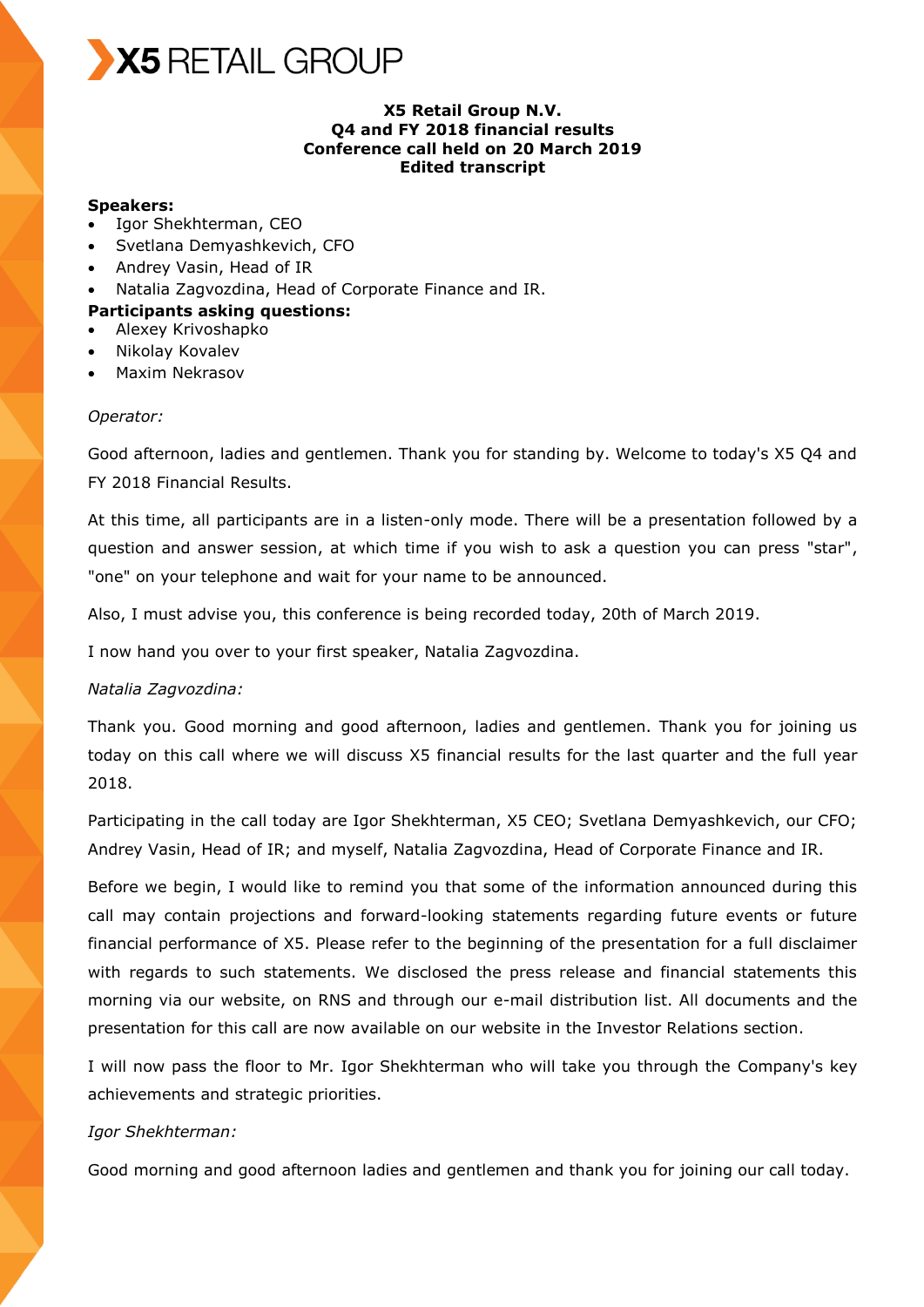I would like to begin with our year-to-date results, followed by key achievements in 2018 and an update on where we are with some of our strategic priorities. After that, our Chief Financial Officer, Svetlana Demyashkevich, will take the floor to talk about the external environment and our financial results in more detail. We will then be happy to answer your questions.

- X5' s year-to-date top-line growth stood at 16.5%, our like-for-like sales rose by 5%, with traffic being positive. We are satisfied with how the year 2019 started for the company.
- In 2018, retailers in Russia faced tough market conditions, with low food inflation and continued weak consumer confidence. Despite this, our results, except for the weak first quarter, are encouraging. I am pleased with the turnaround at Pyaterochka, led by the current management team and by the continued strong performance at Perekrestok.
- The financial performance that we reported today is the result of hard work by the entire X5 team and I am grateful to every member of our team for their achievements and contribution to another successful year.
- While we are satisfied with our results, we recognise that competition remains high. We see the Russian food retail merging into a broader food delivery market, where traditional retail players are challenged by ready-to-eat food delivery services and where omni-channel becomes an essential part of the retail CVP. We retained our leadership in traditional food retail, despite the fact that we slowed down new openings and have stricter requirements for new openings in order to maintain margins and returns. Going into 2019, we have an increased focus on our omni-channel offer to customers as well as on the use of innovation and advanced analytics to achieve our longer-term goals.

Let me highlight some of our achievements in 2018.

- We sustained growth in LFL traffic and basket at the group level. LFL traffic growth accelerated in Q4 2018 at both core formats compared to the previous quarter.
- The Company's gross profit margin in 2018 increased by 27 basis points year-on-year, primarily due to improvement in the commercial margin, resulting from a more balanced approach to promo and the format mix effect from proportionally more sales at Perekrestok. Management initiatives focused on reducing shrinkage levels in H2 2018 had a positive impact on our gross margin. Finally, higher food inflation in Q4 was also a supporting factor.
- Our EBITDA margin was in line with our internal target and remained above 7.0% for the year, despite a challenging macro environment.
- Our online offering saw fast growth in 2018 mostly due to addition of the second dark-store in Moscow. The number of online orders per day reached over 2.6 thousand in December and did not decline in the beginning of 2019. We are also piloting our last mile delivery service through a network of parcel lockers in our stores.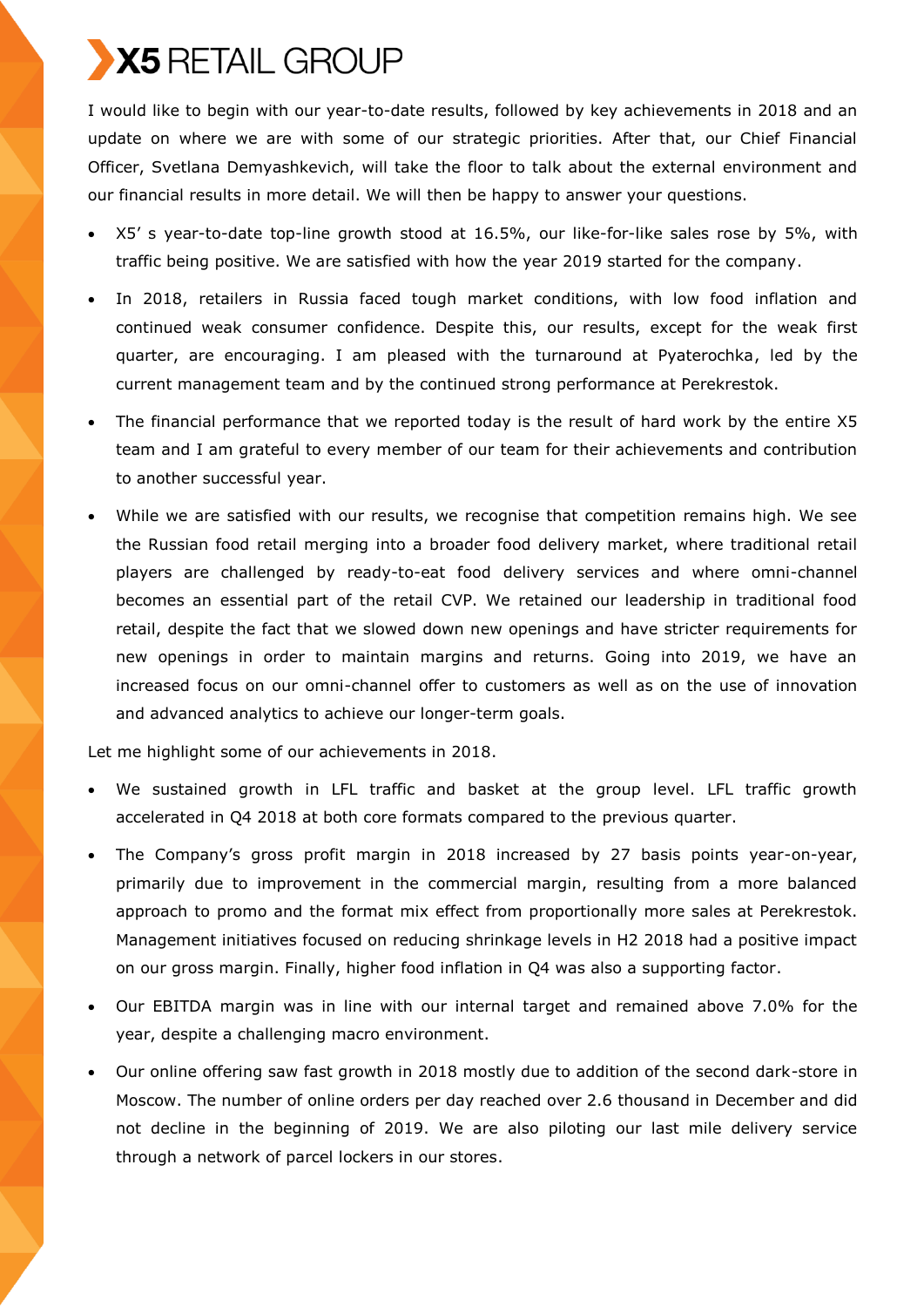- During the last two years we analysed technologies from over 500 start-ups, often in cooperation with specialised funds and accelerators. In total, we launched 68 pilots in our stores, distribution centres and сorporate сentre. Of these 68 pilots, we have 9 tech innovations in rollout phase in areas such as pricing, process automation, energy efficiency and customer personalisation.
- The Company continued to develop its loyalty card programmes. In total, X5's three retail formats had almost 38 million active loyalty card users as of 31 December 2018. Loyalty cards penetration in traffic in December reached 48% at Pyaterochka, 49% at Perekrestok and 81% at Karusel.
- Based on our solid financial results, we continue dividend payments and recommended a dividend for 2018 of 25 billion roubles, or 92.06 roubles per GDR, which represents an 87.3% pay-out ratio.

Now, I would like to discuss some achievements across X5 formats in more detail.

Starting with Pyaterochka format. We were disappointed with Pyaterochka results in the first quarter of 2018, which was affected by negative trends that continued from 2017. I am satisfied with what the current team has delivered in a short period of time: our shrinkage level has been going down since Q3 2018, while staff turnover reduced by over 6 percentage points year-onyear in the second half of 2018. LFL traffic was negative in Q1 2018, but turned positive from Q2 2018 and is positive in the beginning of the current year.

In Q3 we launched a transformation office at Pyaterochka and selected 16 key projects aimed at updating our CVP, store concept, cost optimisation, logistics and other areas to assist with decision-making on pricing and assortment. Sergei Goncharov, the format CEO, is personally involved in implementing these projects.

As you know, in 2018 we slowed down new openings and applied tougher requirements for new store locations. The new Pyaterochka management team became more focused on operating efficiency. Considerable attention is being paid to reducing shrinkage and revising business processes in stores. These initiatives are designed to support margins and return on invested capital.

As we recognise the importance of customer experience and customer journey, we want to make adaptation of our CVP and product mix to the changing needs of our customers a continuous process. In 2018, we finally saw tangible progress on clusterisation for our proximity stores, and optimisation of our assortment to factor in store size, location and regional demographics, which incorporates our loyalty cards data. We are in the pilot stage of the project to automate pricing, which should provide us with a more sophisticated and more transparent pricing system.

Another project we are working on is a new automated assortment management system that will use advanced analytics. These initiatives are expected to generate a positive effect across our Pyaterochka network later this year.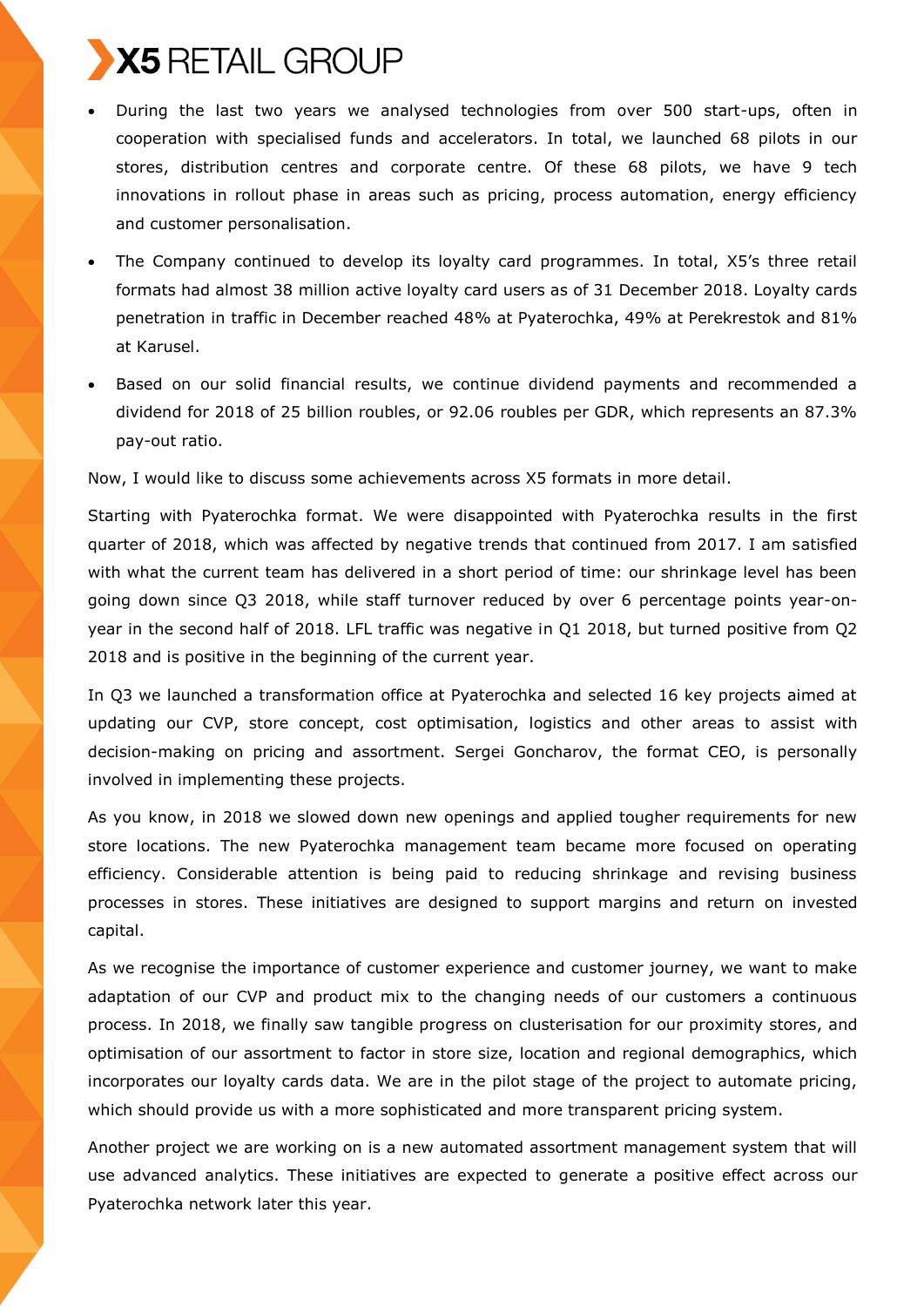Our fresh products offering is central to the Pyaterochka CVP and we keep improving their quality. We adjusted the fruit and vegetable mix and added new products such as freshly baked bread by piloting bakeries in our stores. In the ultrafresh category, we reduced supply chain delivery times by 39%.

In private labels, we shifted our focus from an entry-price offering to a unique product mix. To improve the quality of private label products, we set up a dedicated team and used feedback from customers when developing new products. We have analysed all product categories and defined the targeted shares of private label in each category.

Pyaterochka's loyalty programme has demonstrated impressive performance to date and we consider it to be an engine to our future growth. As of December, we had 29 million active card users accounting for 64% of annual sales in proximity format, while penetration rate reached 48%, up from 42% a year before. The most loyal customers, which comprise 10% of the total number, account for 40% of sales and we believe it is critical to increase the share of loyal customers.

Another focus area last year was to improve promo effectiveness. While keeping the share of promo stable, we tried to select the most effective ones. The pilot at Pyaterochka demonstrated that we can decrease the number of promo positions by 10% without any effect on retail sales. Around 1.6 thousand targeted marketing campaigns were launched in 2018, increasing net retail sales of Pyaterochka by 8 billion rubles.

We are continuing to develop targeted promo based on Big Data analytics, in order to enhance efficiency of product selection, timing and pricing of our promo activities.

Now about achievements in Perekrestok.

In 2018, Perekrestok showed outstanding performance, hitting a record with 122 new stores opened and the highest LFL among X5 Retail Group's formats. Its LFL traffic grew by 6.2%.

We continued the refurbishment programme, with 37 stores upgraded last year. With new openings, this brought the total share of stores operating under the new concept to 86%.

Improving fresh and fruit & vegetable quality is a top priority for Perekrestok. We believe it is key to the format's success going forward. In response to the consumer trends evolving in Russia, we expanded the product range in fresh, fruits and vegetables and healthy food categories.

We continue adding unique product assortment by developing private labels as well as healthy, ready-to-eat and ready-to-cook products.

Green Line private label was launched to address the rising demand for healthy food among our customers. Around 150 Perekrestok stores now have special health food corners inside. Other examples of our unique private labels are Sarafanovo and Verkhovye which offer high-quality milk and other products. Such exclusive brands are a vital part of our CVP as well as our strategic partnerships with suppliers.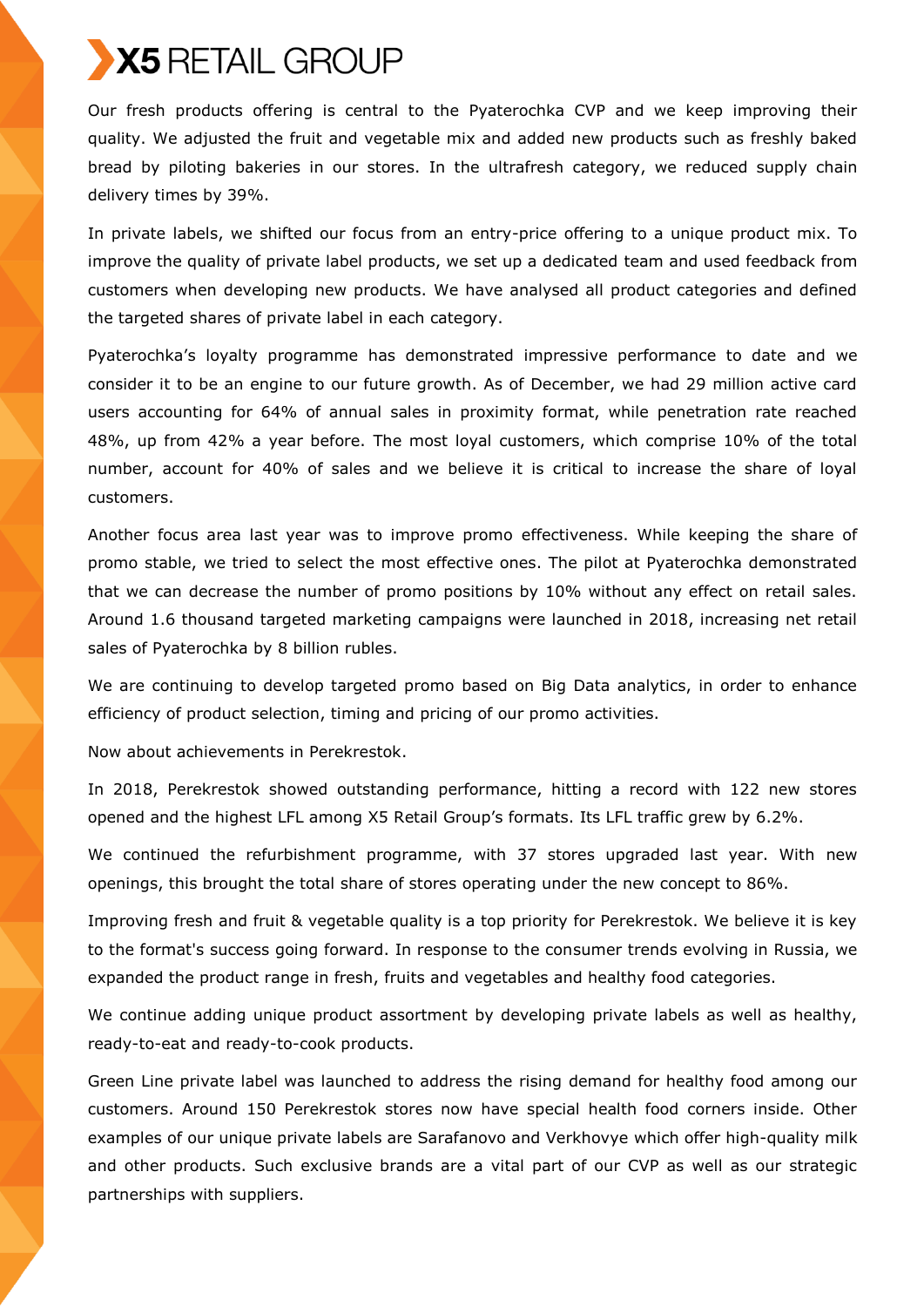Ready-to-eat is another promising opportunity for X5. We are really excited about the potential to develop the ready-to-eat category for Perekrestok and we think this represents an important new wave of development for the company. In order to upgrade and expand our product offering in this category, our own Kitchen Factory will launch production in the end of March. It will also supply Pyaterochka stores in Moscow and the Moscow region and we plan to start construction of another Kitchen Factory for St Petersburg and the North-west region in late 2019.

Perekrestok is also actively developing targeted marketing. It helps to better manage traffic, boost average ticket, frequency of purchases, as well as number of items in the basket. Targeted marketing and the Perekrestok loyalty programme helped to increase retail sales by RUB 5 bn, or 2% of the format's net retail sales in 2018.

Our efforts to improve operational efficiency started to deliver results: new regional openings now require less capex and we are testing lower OpEx model for regional supermarkets; logistics costs per box declined by 9.5% y-o-y; our incentive and training system improvements contributed to reduction in personnel turnover by 14% in 2018; we improved the promo planning efficiency, which helps us to better align promo products inventory with demand.

We continued to roll out our Perekrestok Online business. This is a separate business unit within Perekrestok that has its own strategy, its own P&L, infrastructure, logistics and team. I am happy with the results that we have seen so far. In terms of the average monthly ticket, omnichannel customers (offline + online) spend 70% more than pure offline customers. In December, the average number of orders per day exceeded 2.6 thousand and this trend has continued well into early 2019. The average check was 3.1 thousand roubles in Q4. In March 2019, the daily number of orders has reached as high as 4 thousand. NPS reached 83% in December 2018, well above our internal target. Two new dark stores that we opened in Moscow and St Petersburg in 2018 will help us to more than triple our capabilities in processing orders, as well as to double the product range. Traffic to the website increased 2.3 times in 2018 and we saw the conversion rate improve from 1.3% in 2017 to 3.2% in 2018. We have ambitious plans for our online business growth in 2019.

Finally, a few words on our efforts to improve the business at Karusel.

The hypermarket segment is under pressure in Russia and Karusel is no exception. We are not pleased with the performance in 2018, but we are focused on improving the business and implementing a number of new initiatives.

Sales density improvement remains our top focus for existing stores, combined with a conservative approach to new openings.

In 2018, we began to roll out a new concept at Karusel. Product range optimisation was a top priority last year. As product quality and health foods are becoming increasingly important to Russian consumers, we aim to expand our range of healthy products. We are considering options to improve space utilisation and increase traffic by inviting partners to our hypermarkets.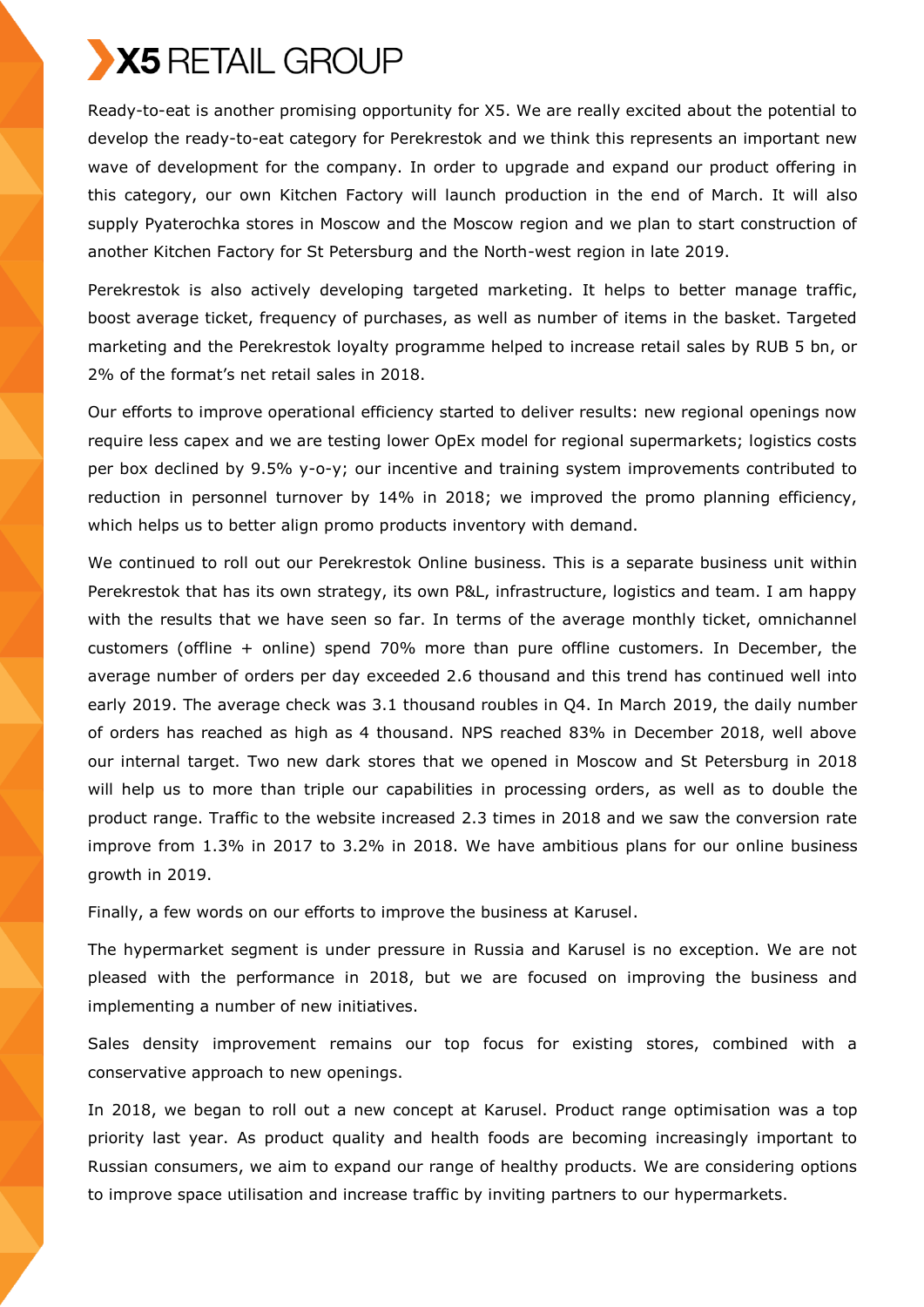We are also testing the "large supermarket" format. We currently have two Karusel stores being managed by the Perekrestok team and we plan to transfer three more stores over to Perekrestok this year.

As part of our omni-channel approach to CVP, we plan to launch Click & Collect in Karusel hypermarkets in Moscow and Perekrestok supermarkets in Moscow and St Petersburg. If all goes well, the project will be rolled out to other major cities of the country.

Now, let me update you on our strategic priority, which is to create new innovation and omnichannel capabilities.

Our work on innovations has a primary focus on improving the customer journey, which should support our sales. Another big area where we expect to benefit from innovation is in achieving higher efficiency across the business.

The Company has now established procedures to select, pilot and implement innovations for each of the three formats. We are mostly interested in projects focusing on marketing, store operations, logistics and our service centre.

Key projects that we piloted at X5 stores include video monitoring of shelves, smart shelves, facial recognition and Wi-Fi recognition, customer queue video and AI-based monitoring. Based on successful pilots, we have taken the decision to roll out video monitoring of customer queues in all Perekrestok stores.

We operate a lab store under the Pyaterochka brand where innovative technologies and ideas are tested in a real-life environment to help us estimate their potential impact for all of our formats. Perekrestok is set to host our second lab store.

Last year, our Big Data Department rolled out a technology platform to collect, store and process data that X5 accumulates. We are focused on improving how we work with this data and the quality of our analytics. This will enable us to further enhance our data-driven decision-making. With over 100 people in the Big Data team, we are introducing several projects in data analytics for determining promo, pricing and assortment.

In addition to Perekrestok Online, in 2018 we rolled out a network of parcel lockers in our stores to generate additional traffic. Lockers are now installed in over 1.7 thousand stores. If successful, the project will be extended to the entire chain. We are partnering with a number of companies to develop a locker network.

Let me finish my speech with our priorities.

Our shorter-term goal is balanced business growth with stable returns for new openings.

For the longer term, to sustain our market leadership and profitability, we need to focus on customer experience and deploy advanced analytics on different levels of our operations and decision-making.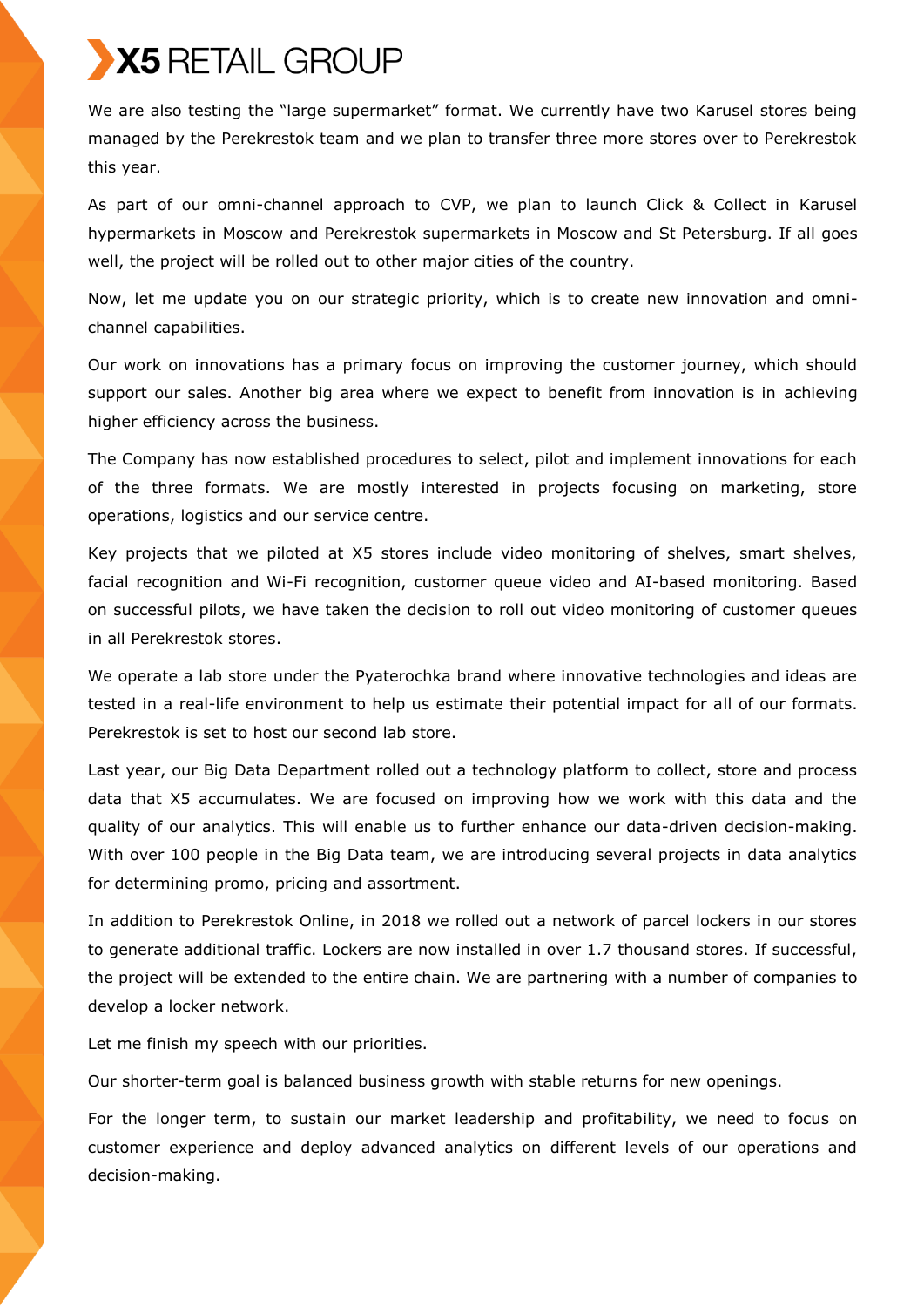- First, we need to look at how we can improve the customer journey. To achieve this:
	- $\circ$  We should develop our omni-channel offering as part of the CVP of each format or as a separate line of business, if it does not fit in with the current CVP;
	- o We must constantly update our CVP and our product range;
	- $\circ$  We should adopt our assortment with focus on fresh, fruit and vegetables, private label and ready-to-eat to meet our target audience demand;
	- $\circ$  We should better engage store personnel to improve service levels;
	- o And we must further develop our loyalty programmes and targeted marketing;
	- $\circ$  These measures will help us to improve customer service and NPS across the formats.
- Second, we need to further develop our expertise in technologies, innovation and big data. It is already clear that retail, as many other consumer sectors, will see an increased use of advanced analytics and we should remain on top of this trend to support our business development.

Now I would like to pass the floor to X5's Chief Financial Officer Svetlana Demyashkevich, who will comment in more detail on the company's financial results for the fourth quarter of 2018 and our guidance for 2019. Thank you for your attention.

### *Svetlana Demyashkevich:*

Thank you, Igor.

Good morning and good afternoon ladies and gentlemen. Let me start with the market update, after which I will give an overview of our financials and guidance for this year.

So, first I will say a few words about the external and competitive environment.

- In the fourth quarter of 2018, food inflation accelerated at a fast pace, reaching 4.7% yearon-year in December versus 2.5% in September on the back of the lower harvest in 2018, volatility in global financial markets and other factors.
- Food retail trade grew 1.9% in real terms in Q4 from 1.0% in the previous quarter. Overall, market growth in 2018 was 1.7% in real terms and 4.0% in nominal terms and the market value reached 15 trillion roubles.
- Real disposable income dynamics remained weak, declining by 1.1% year-on-year in Q4. For 2018 as a whole, real incomes fell by 0.3%.
- Consumers remain rational and sensitive to promo. The consumer confidence index remained negative, approaching -17% in Q4 after -14% in Q3 2018.
- The macro environment remains challenging, but food inflation started to pick up. It reached 5.5% year-on-year in January and 5.9% in February. We see this trend continuing in March, which is supportive for all retailers.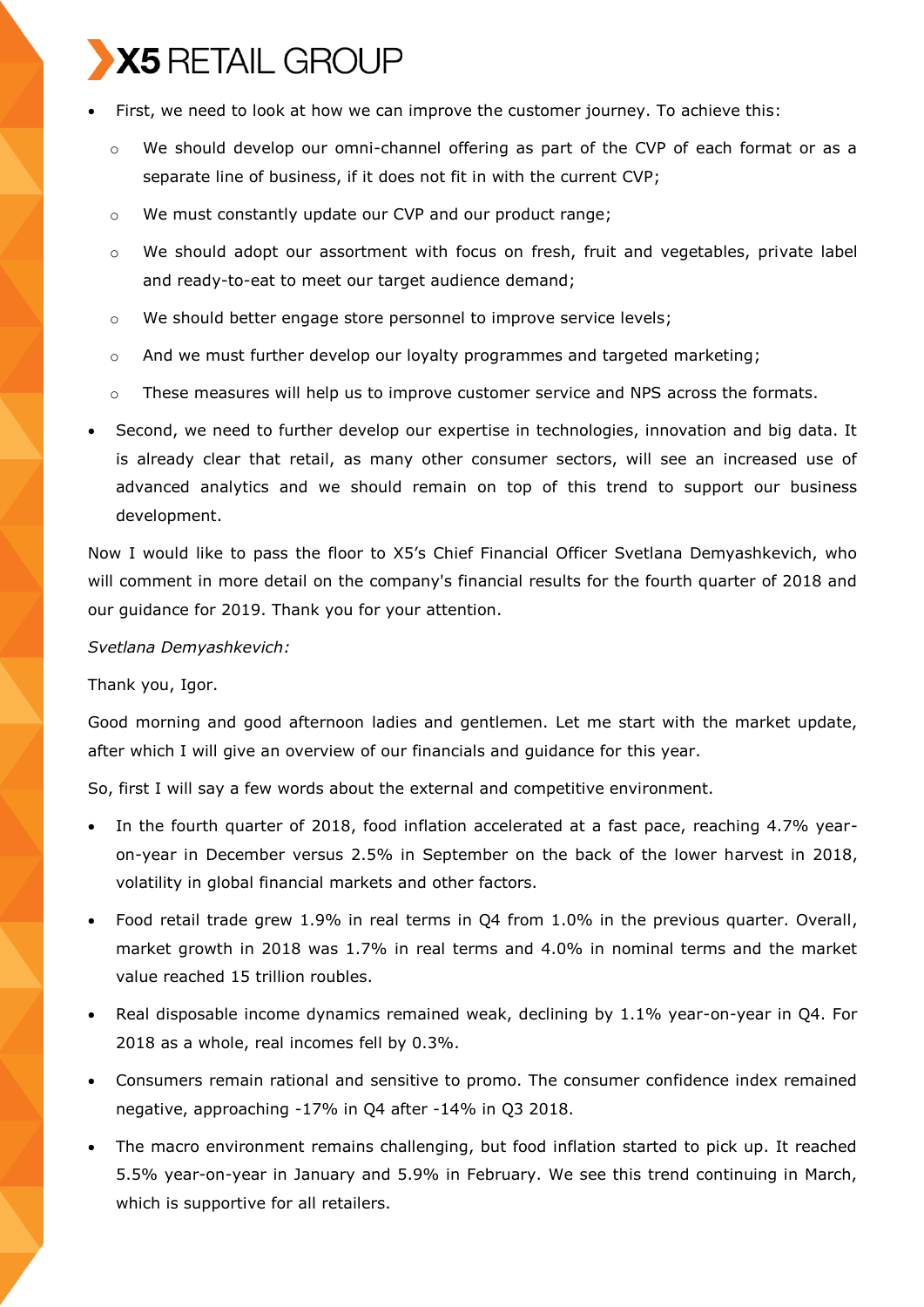

 We are frequently asked questions by our investors about the changing competitive environment. Competition has increased over the past two years, not only from traditional retailers but also from the ready-food delivery segment. The largest traditional players continued to add selling space, but expansion plans for 2019 have moderated. At the same time, new formats have appeared, which indicates consumers are receptive to new CVPs. We also see new trends in the market while consumer behaviour is changing, as Igor has already mentioned and this puts pressure on retailers, which is especially pronounced in Moscow. All of this had impacted X5 and especially Pyaterochka. This was especially visible at the beginning of 2018, when our proximity format's traffic in Moscow was negative. However, thanks to the initiatives of the current team at Pyaterochka, including projects aimed at updating CVP, assortment, cost optimisation and shrinkage reduction, we managed to achieve an improvement in like-for-like traffic in Moscow, which is positive year-to-date in Q1 2019. At the same time, traffic in Pyaterochka in the regions remained positive during the year and is positive now.

Before we move to the financial results, I would like to say a few words about ROIC as this question is frequently asked.

Moscow and St Petersburg continue to demonstrate the highest ROIC levels, outperforming our regional operations. You might remember that it involves negative trends in Moscow and St. Pete's return on investment for almost a year in the second half of 2017 and first half of 2018. But now what we see in our post-investment analysis of the fourth quarter 2018, this trend has stabilised, which gives us optimism for 2019.

At the same time, ROIC and profitability trends in the regions are encouraging. While returns in the regions are lower than in Moscow and St Petersburg, the trend here is the opposite – the rate is growing and exceeding our hurdle rate, which is 19% IRR, implying increased quality of openings in the regions.

Moving on to X5's financial performance during the quarter, revenue increased by 16.9% yearon-year to 423 billion roubles in Q4.

X5's LFL sales and traffic growth accelerated to 3.7% and 2.2% year-on-year, respectively, compared with 0.5% and 0.9% in the third quarter of 2018. X5's LFL basket growth in Q4 reached positive territory on the back of increasing food inflation.

Looking at margins in the fourth quarter, the gross profit margin increased by 30 basis points year-on-year to 24.1% of revenue in Q4 due to the stable share of and more balanced approach to promo and the positive year-on-year impact on the commercial margin from proportionally more sales coming from Perekrestok, which reached 16.0% of net retail sales in Q4. Successful measures to control shrinkage levels also had a positive year-on-year impact on gross profit margin.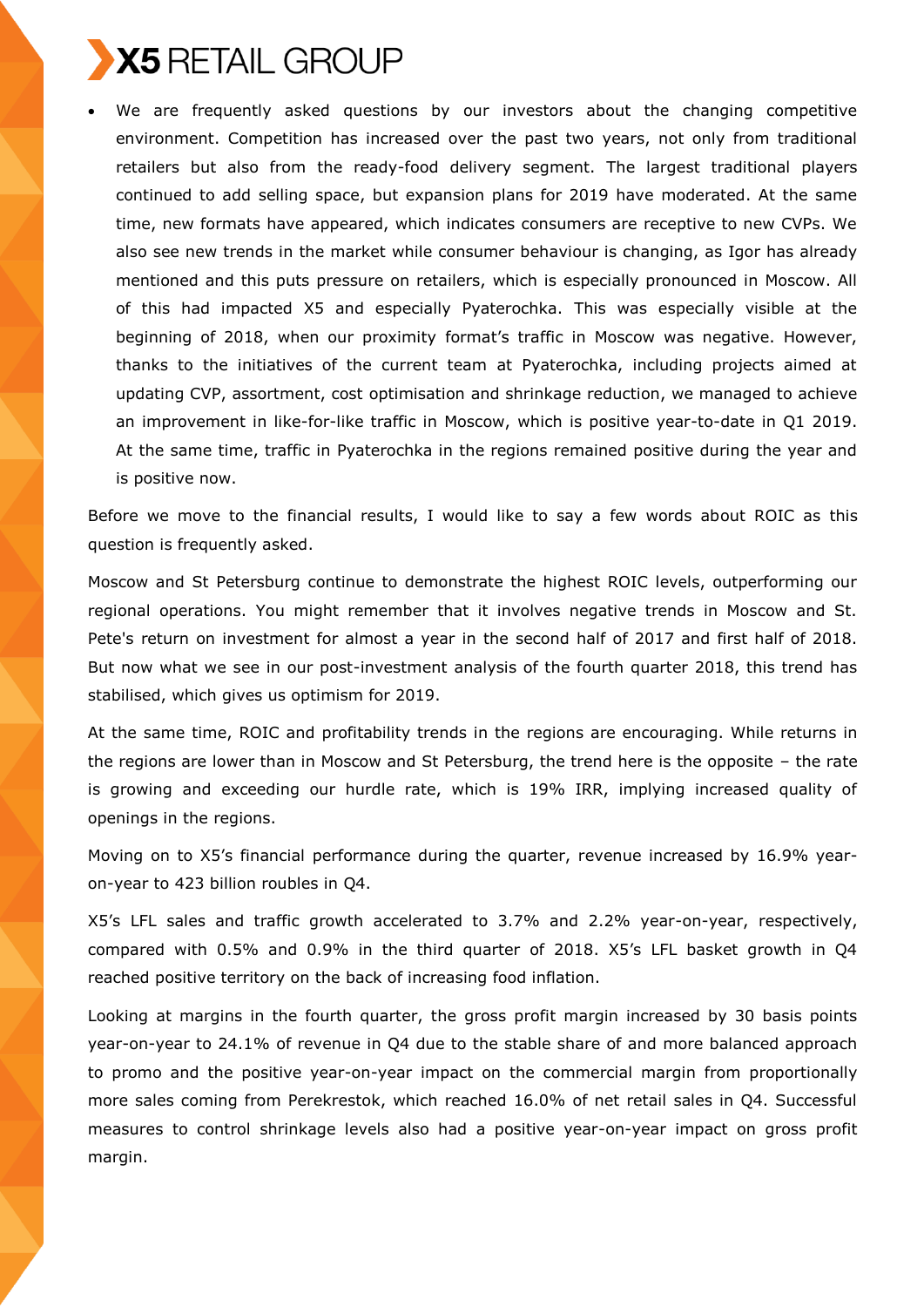The negative year-on-year effect from SG&A reached 91 basis points and was due to increased staff costs, lease expenses and utilities costs. These three cost items had roughly equal impact on our quarterly profitability. All the details of the factors affecting SG&A expenses are disclosed in today's press release.

The adjusted EBITDA margin totalled 7.2% in the fourth quarter of 2018 and we fully met our internal targets for the year as expected and as communicated at our previous calls, so we were within our prognosis.

In the fourth quarter of 2018, we continued to accrue LTI expenses covering the old and new LTI programmes. The LTI expenses including social taxes accrued for the old programme totalled 386 million roubles and for the new programme – 184 million roubles.

D&A and impairment costs increased as a percentage of revenue by 28 basis points to 3.4%, versus 3.1% for the same period last year. This was due to continued growth in the share of assets with a shorter useful life in PP&E, driven by the growing share of leased space in X5's total real estate portfolio.

In Q4, net finance costs were 36.0% higher year-on-year. The effect from the increased level of gross debt was partially offset by the decreased weighted average effective interest rate on X5's total debt from 9.51% for 2017 to 8.39% for Q4 of 2018 as a result of declining interest rates in Russian capital markets and our actions taken to minimise interest expenses. In February 2019, X5 placed a 5 billion rouble bond with a coupon of 8.5% per annum.

The company's net profit in the fourth quarter totalled 6.4 billion roubles, increasing by 2 basis points year-on-year to 1.5% of revenue.

Turning to our balance sheet, at the end of the year our net debt to EBITDA ratio decreased to 1.70x, the lowest level in the Company's history. We consider this level of leverage to be comfortable and will seek to maintain a ratio of below 1.8x while paying dividends in line with our policy, going forward.

Turning to the cash flow, the change in working capital in the fourth quarter of 2018 was plus 21.2 billion roubles compared to 4.5 billion roubles in the fourth quarter of 2017. This was primarily due to a higher increase in accounts payable driven by business growth and higher food inflation in Q4, as well as improvements in accounts receivable collection.

Net cash used in investing activities, which generally consists of payments for property, plant and equipment, decreased to 23.8 billion roubles Q4 compared to 27.4 billion roubles for the fourth quarter last year, driven by lower investments in store openings.

Now a few words about capex.

X5's total capital expenditure amounted to 27.5 billion roubles in Q4 2018, compared to 38.1 billion roubles in Q4 2017. Approximately 55% of the quarterly capex went to expansion of our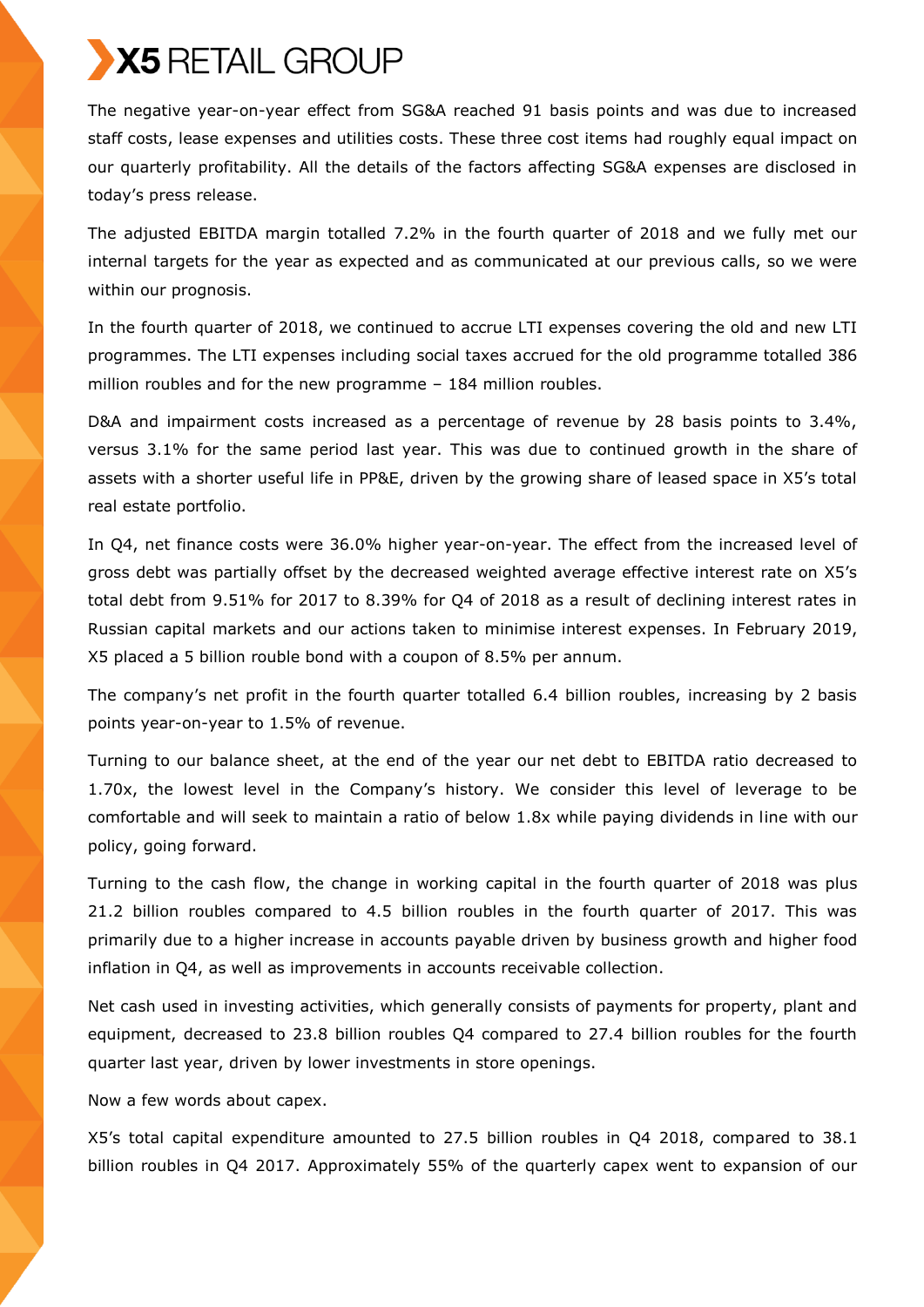store base. The remaining capex includes refurbishments, logistics, IT and other investments. Total capex in 2018 decreased by 15.7% year-on-year reaching 83.2 billion roubles.

Finally, let me confirm our previously-announced plans to open around 2,000 gross stores across all formats in 2019, while maintaining our profitability and returns. Capex is planned at approximately the same level as in 2018.

We also remain committed to continue dividend payments in line with our dividend policy.

That concludes the discussion of our results, thank you for your attention.

## *Natalia Zagvozdina:*

Thank you, Svetlana. Thank you, Igor. Operator, can we please start the Q&A session? Thank you.

## *Operator:*

Thank you ladies and gentlemen. We will now begin the question and answer session. As a reminder, if you wish to ask a question you can press "star", "one" on your telephone and wait for your name to be announced. Please standby while we compile the Q&A queue; this will only take a few moments. If you wish to cancel your request, you can press the "hash" key. Once again, for questions, please press "star", "one."

Again, just a reminder for everyone, if you wish to ask a question you can press "star", "one" on your telephone and wait for your name to be announced.

We have your first question. It's coming from the line of Alexey Krivoshapko. You can go ahead, your line is now open.

## *Alexey Krivoshapko:*

Igor, Svetlana, Natalia, Andrey, thank you for the call. I have 2 questions. There's one on 2019 capex, the RUB 90 bln figure, which you're referring to, does it include VAT? And second, does it include M&A?

## *Svetlana Demyashkevich:*

Hello. As for capex, this RUB 90 bln is including M&A, as always. So, it's an approximate number. This year, capex was actually even slightly lower than our prognosis because some of the M&As were done at the end of 2017 and some of the M&As will be included in capex of 2019. So, there is also some timing difference. VAT is not included. We normally give net of VAT numbers to you.

## *Alexey Krivoshapko:*

OK. Just clarifying. Thank you. And I guess, second question is maybe more serious. You indicated that you had very high losses in 2017 and basically Sergey has come with a strong plan to reduce them and it happened in 2018 already, from Q2. And that was basically one of the reasons why the gross margin has been going up. At the same time, basically we can see that it's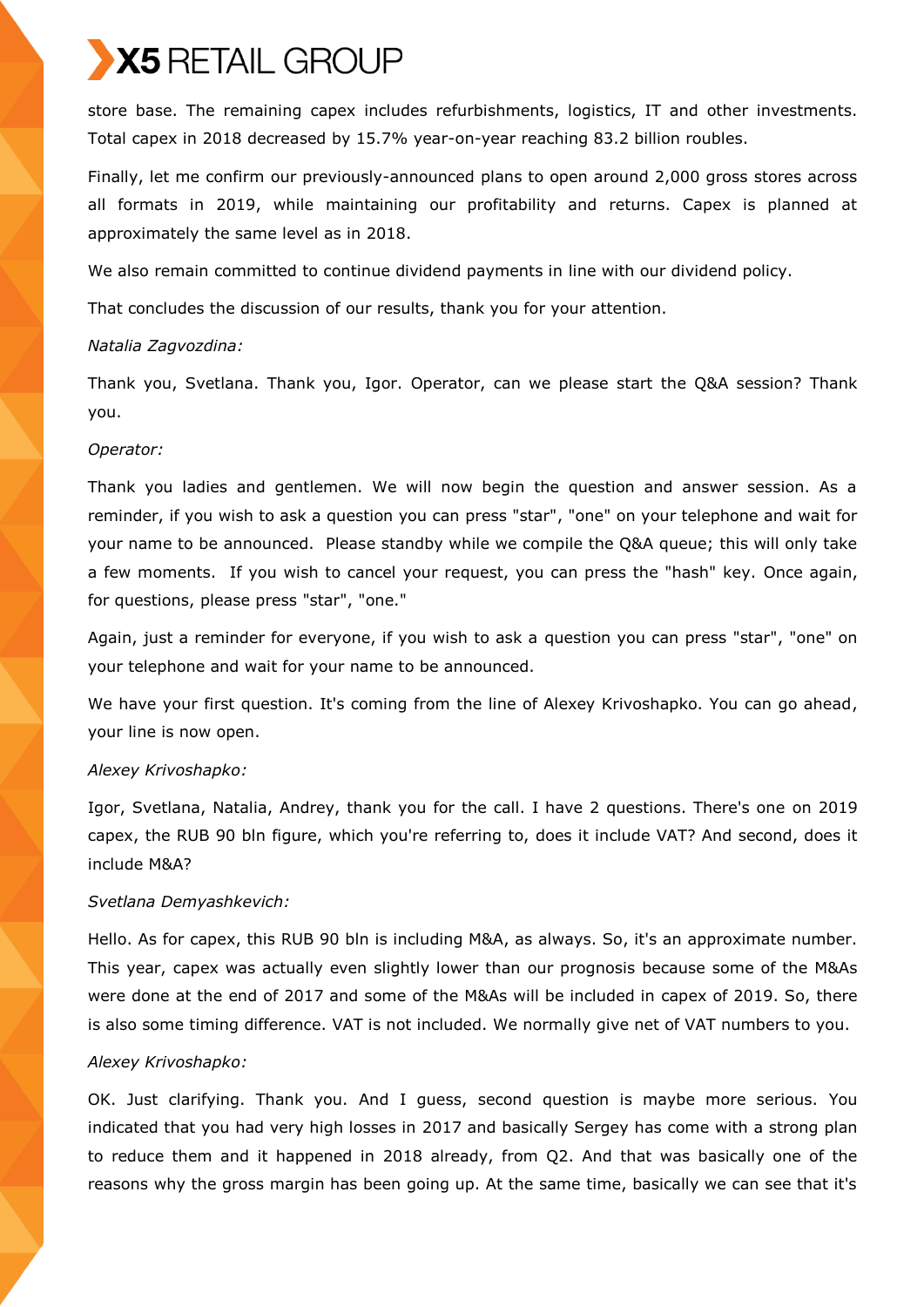down Q4 versus Q3 by like 50 basis points. And I'm trying to understand a little bit what is behind it, because typically the seasonality for gross margin Q4 versus Q3 is neutral to positive. So, is it so that losses started to go up again? Or did you reduce prices? What happened actually?

## *Svetlana Demyashkevich:*

Yes. Thank you for your question.

So, you're right that Pyaterochka's team is very effective starting the third quarter of 2018 with decreasing shrinkages, and we have a steady decrease in trends, which actually continued in the fourth quarter and is still continuing in the first quarter of 2019. If you look at the gross margin of the fourth quarter 2018 comparing with the fourth quarter of 2017, it's higher, so 24.1 percent comparing to 23.8 percent in the fourth quarter of 2017.

At the same time, yes, you're right that if we compare gross margin of fourth quarter with the third quarter, the main difference is due to commercial margin. And yes, during the fourth quarter, attracting traffic, which is usually the good thing to do during the high season and that would actually we do every year. We did invest in customer, mostly through regular pricing.

#### *Alexey Krivoshapko:*

Yes. And what was the impact of that price reduction? What did you get in return?

## *Svetlana Demyashkevich:*

As you see, traffic is positive in the fourth quarter and again continuing in the first quarter of this year, even with somewhat increased prices, including the change in VAT, we still see a positive traffic even in Moscow and Pyaterochka, which was the primary area of attention for us starting from the beginning of last year.

## *Alexey Krivoshapko:*

Do you think yourself it's worth financially because, I guess, you see numbers better than we do in the real time because, there is certain trade-off between reducing prices and increasing profits? And I mean, it doesn't seem that we see it financial-wise right now at this point of time. How do you think about it because, there is certain kind of price level in stores, which would not make them economically profitable for new store openings? I mean, what's your line of thinking? What is the normal level of profit in store, or I don't know, operating profit margin, at which you would basically stop as otherwise it will be economically unprofitable to open stores given your current capex levels?

## *Svetlana Demyashkevich:*

So, we're actually happy with the results for the fourth quarter and overall for the year. If we're talking about the gross margin performance and overall EBITDA margin performance, we are even slightly above our plans and including return on investments. So, what we see, again, as I commented when I was discussing the factors affecting the fourth quarter, so what we see is the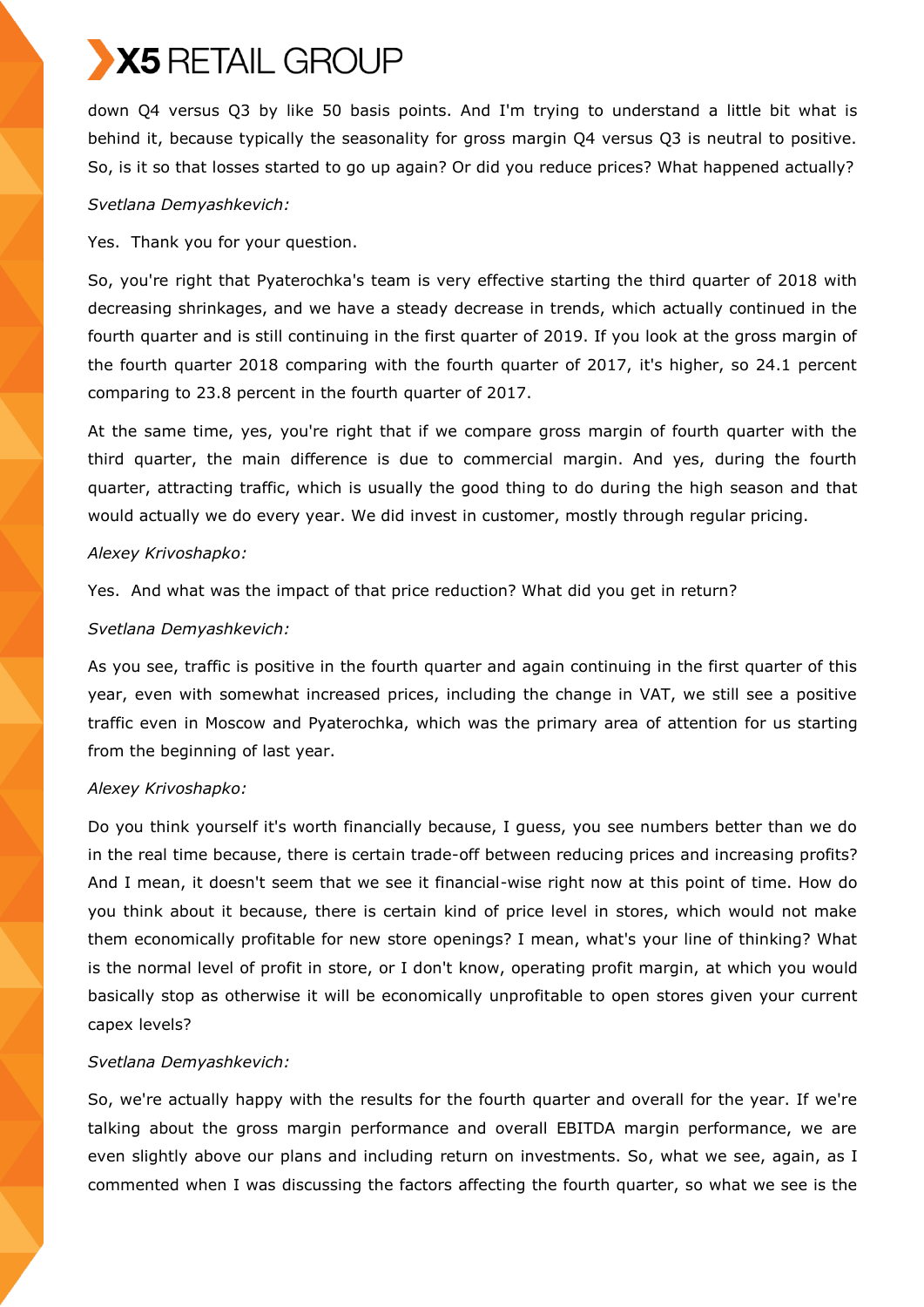

stabilised trend of returns on Pyaterochka stores in Moscow and increasing trend on returns in the regions. Overall, we think that the changes, which are made in Pyaterochka in the second half of the year regarding category management processes, assortment, pricing and promo are very positive. And we do continue to see these trends in the first quarter of this year, while all these projects are actually continuing. We have 3 major projects in Pyaterochka on assortment, pricing and promo, which are done by our internal team, including our big data team, where we analysed our loyalty card program data and based on that, make our decisions on the profit assortment in particular stores. So, I would say, we are becoming smarter, both in assortment, pricing and promo. And we already see it on our financial results. I think we will see further improvements during 2019.

#### *Alexey Krivoshapko:*

So, Svetlana, just a last question. So, is it fair to say that in Q1 you were not happy with Pyaterochka? Q2 was a bit better. So, let's say, second, third, fourth quarter is the kind of level of financial performance of Pyaterochka, which you are happy with and the one which is sustainable. Is it fair to say so?

#### *Svetlana Demyashkevich:*

Yes. I think, yes, first half of the year was challenging with the first quarter probably demonstrating the most negative trends and the second half being much more positive. And yes, we see positive developments in the first quarter this year.

#### *Natalia Zagvozdina:*

Alexey, we hope you do not mind if you'll let other participants ask their questions...

#### *Alexei Krivoshapko:*

...That's all I had.

#### *Operator:*

Thank you. We have another question. It's coming from the line of Nikolay Kovalev. Please go ahead, your line is now open.

#### *Nikolay Kovalev:*

Yes, hello, thanks for presentation. I have 2 questions. My first question is on the capex. For the guidance of flat RUB 90 bln, can you give us estimates? How much will be allocated for IT initiatives, e-commerce and establishing your omnichannel platform?

#### *Svetlana Demyashkevich:*

So overall, around 50-55 percent will be allocated to store openings and refurbishments, around 10 percent logistics, another 10 percent on maintenance and around 25 percent, over 30 percent to IT developments, big data developments and other projects, including innovations.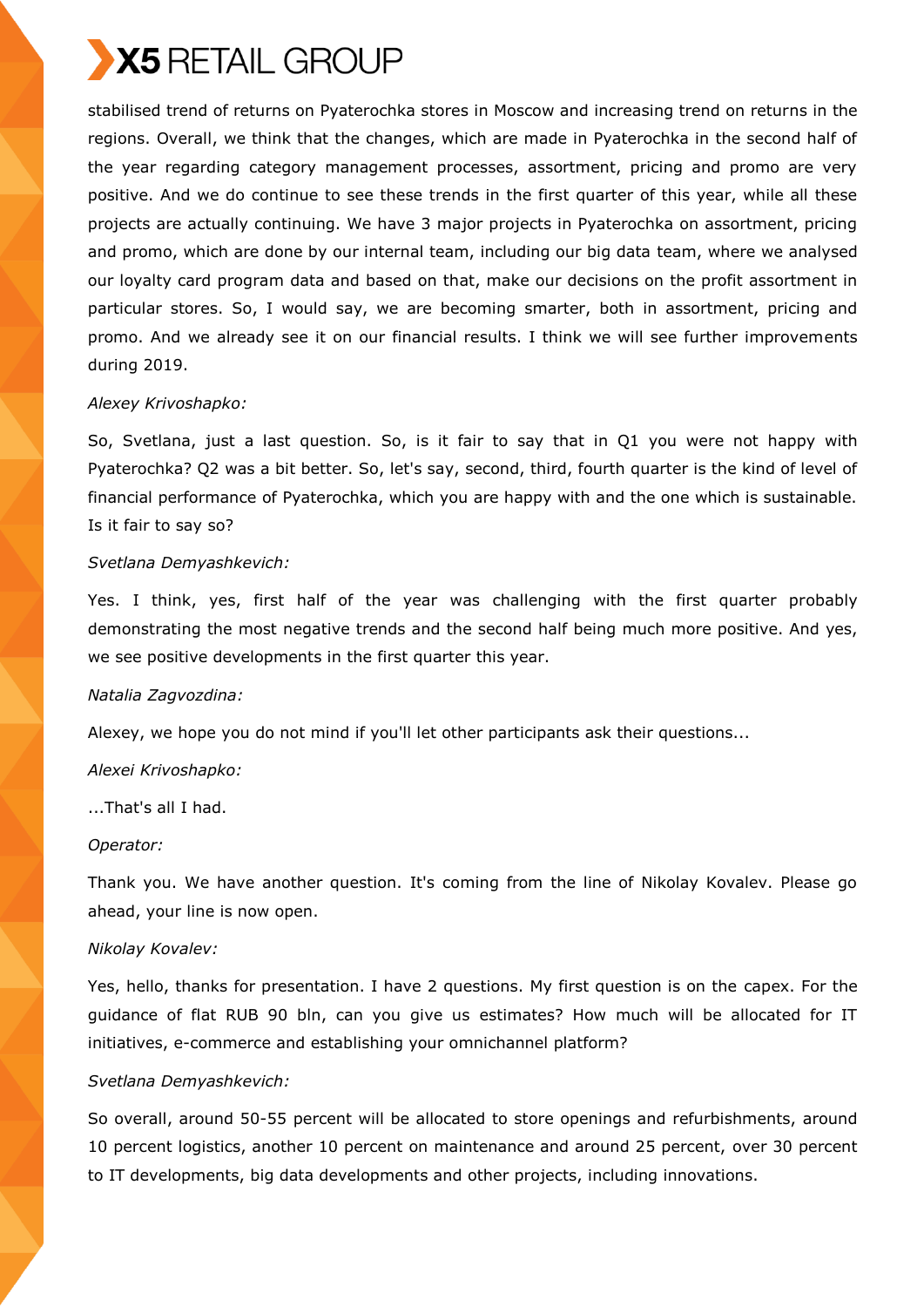

## *Nikolay Kovalev:*

OK. And, also, I would like to clarify on your LTI booking. Can you share with us your estimate because you have 2 programs going on? How much LTI you're supposed to book in the next couple of years? And what metrics do you imply in your calculation?

#### *Svetlana Demyashkevich:*

So, now we still have some part remaining from previous LTI for 2019. The amount is around RUB 0.5 bln. And we also started in 2018 to accrue new LTI program, which started from 1st January 2018. Overall amount, which is now accrued for this new LTI program, is around RUB 2.9 bln over the four years from 2019 to 2022. So, for years 2019 and 2020, overall amounts are around RUB 1 bln per year and further in 2021 and 2022 RUB 0.7 bln and RUB 0.2 bln respectively. And the second question was on the targets included in LTI program, right?

#### *Nikolay Kovalev:*

No. I mean, like as a sub-question, it was when you are talking about RUB 1 bln, what kind of triggers you implied in this calculation?

#### *Svetlana Demyashkevich:*

So, 2 main targets for this new LTI program are leadership in revenue among Russian food retailers and second target is leadership in EBITDA multiple, among Russian publicly-traded food retailers. So, we do think that the probability of us achieving first target is quite high, that's why we started to accrue this part of LTI program. The probability of us reaching second target on EBITDA is less visible at the moment, but we still have time. So, we didn't accrue it for 2018 and we'll see how it will develop in 2019 and 2020.

#### *Nikolay Kovalev:*

OK. It's very clear. Thank you very much.

*Svetlana Demyashkevich:*

Thank you.

#### *Operator:*

And again, everyone, if you wish to ask a question, you can press "star", "one" on your telephone and wait for your name to be announced.

We have another question. It's coming from the line of Maxim Nekrasov. You can go ahead, your line is now open.

#### *Maxim Nekrasov:*

Yes, good afternoon. I have a quick question on your finance costs. So, the question is, why your finance costs increased by over 20 percent in the fourth quarter compared to the third quarter,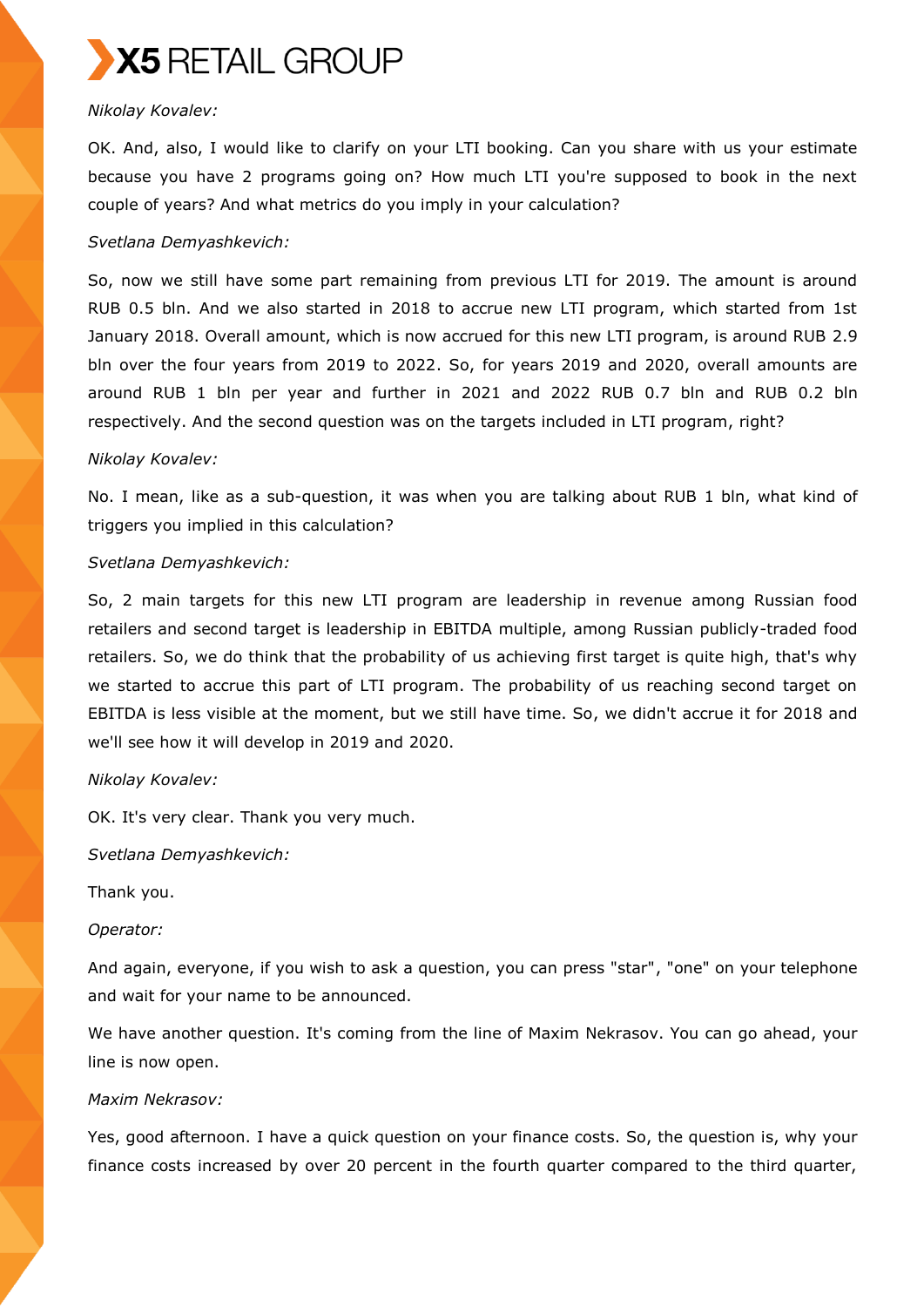considering that the leverage has actually gone down and the total debt in absolute terms also went down?

## *Svetlana Demyashkevich:*

So, overall, our debt level increased if we compare beginning of the year and end of the year. At the same time, also within the quarter, there are some fluctuations of debt and it really decreased by the end of the year somewhat. And our expectations of capex, including expectations from M&A were higher than the actual capex in 2018.

Overall, we do see several major items impacting performance of our net profits, while the biggest actually being amortisation, depreciation which increased significantly due to quite sizable capex of last 3 years. And now it'll come down to the amortisation, depreciation line.

In addition to that, there were some smaller changes, including FX, including deferred tax from dividends, some penalties, but all these factors are impacting overall net profit number much less than the difference in depreciation. In addition to that, I think what is important is that we still announced a quite sizable dividend, having increased the total amount compared to 2017, both in in ruble terms, in dollar terms and in terms of our pay-out ratio to net profit.

## *Maxim Nekrasov*

OK. Thank you. And final question. What effective interest rate would you expect in 2019 for the full year?

## *Svetlana Demyashkevich:*

So, the last bonds were issued at the rate of 8%. So I would say that's our market level at the moment. We do not expect big movements, both negative and positive during the year. So probably the overall rate will stay in that range. Natalia, do you have something to add?

## *Natalia Zagvozdina:*

Yes. We, last year, compared ourselves with the key policy (really and) how it performed and I think, the good benchmark to keep in mind is that we place the bond with a spread of about 70 basis points. So, if the key rate will be changing, we hope to stay within this spread.

## *Maxim Nekrasov:*

OK. Thank you.

*Svetlana Demyashkevich:*

Thank you.

*Operator:*

We have no further questions coming from the phone lines. Please continue.